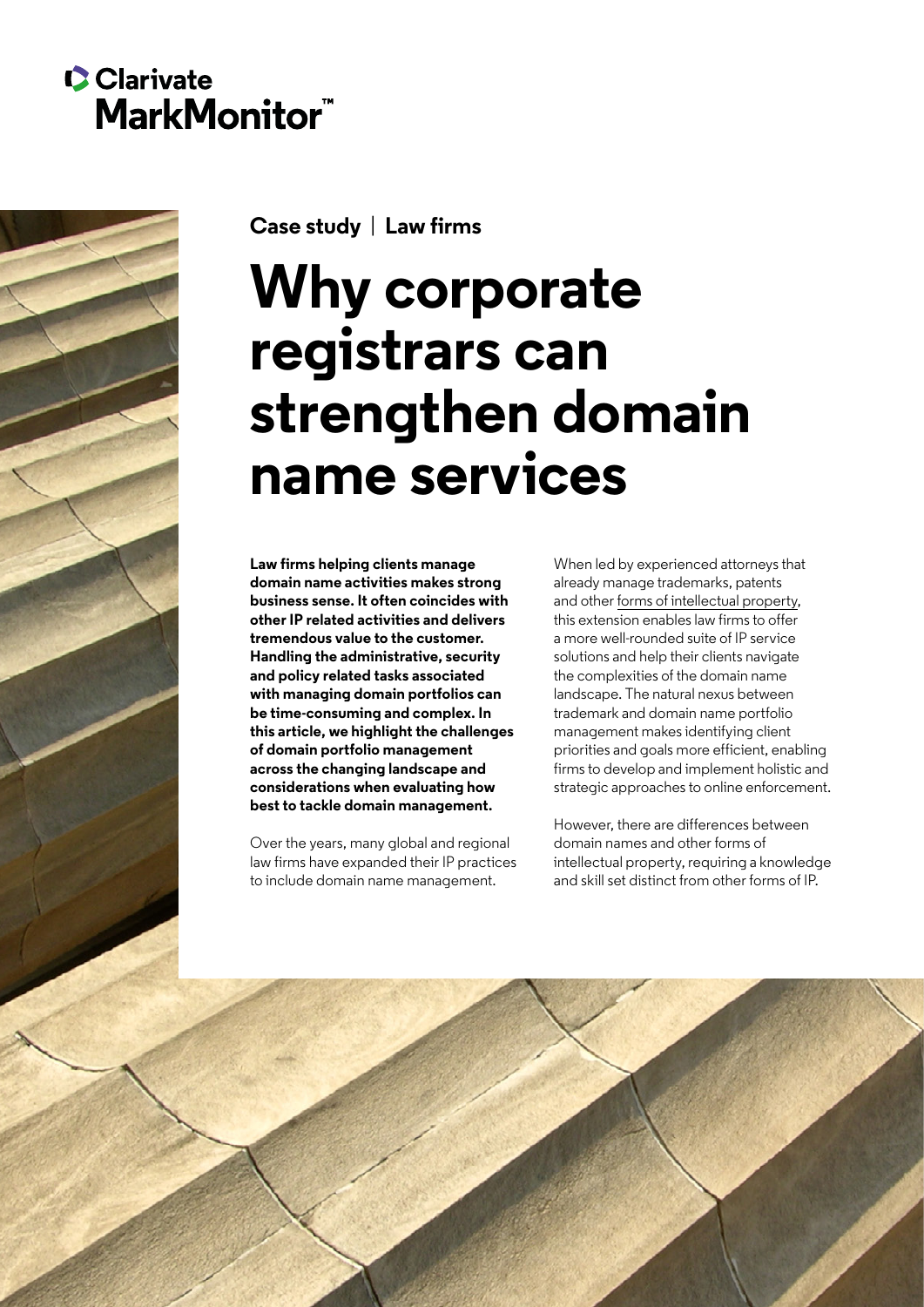#### **To balance the value of offering domain name services with the need for subject matter expertise, many law firms partner with experienced corporate registrars.**

This enables them to manage domain names on behalf of their clients (and themselves) more efficiently, more profitably and with less risk. According to Phil Marano, Of Counsel at Greenberg Traurig,

who works with a team of professionals responsible for the domain names belonging to the firm and its clients.

If your law firm is considering expanding its internet-related services to include domain name management, it should begin by understanding the challenges of this offering and the value a corporate registrar partner can bring.

# **"Domain name management by outside legal counsel and a corporate registrar provides a bridge between, and common touch points to, different internal corporate departments such as information technology, cybersecurity, and legal."**

**Phil Marano, Of Counsel at Greenberg Traurig**

# **Navigating the complexity of TLD requirements**

Domain name management is far more complex today than it was just a few years ago. Unlike the early days of the Internet when .COM was king and there were only a handful of top level domain names (TLDs), today there are hundreds of available generic and country-code top level domain names, with even more launching in 2020, including .GAY, .MUSIC, and .BEAUTY to name a few. Each TLD has its own registration requirements, terms of use and registry policies surrounding domain renewal, use, and transfer. It's not reasonable to expect attorneys to know all of the different TLD registration requirements, especially those in possibly unfamiliar countries (for example, Tuvalu (.TV), or Montenegro (.ME)) or for particular cities (.BERLIN or .ISTANBUL). Corporate registrars though, have TLD

experts that specialize in foreign registration, transfer, and renewal requirements for each registry operator around the world, and can make this information available to law firms in an easily-digestible format.

Meanwhile, these disparate TLD requirements change often, including with geopolitical developments such as [Brexit](https://itristanmedia.com/blog/2019/10/23/eu-tld-changes-coming-with-brexit/) and legislative developments such as the E.U.'s GDPR. While leveraging a corporate registrar's up-to-date TLD knowledge adds clear value for clients, not knowing the details about these requirements poses real risk. Failure to meet these varied requirements could result in numerous bad outcomes, such as costly delays, additional paperwork and workarounds, domain suspension or even domain deletion.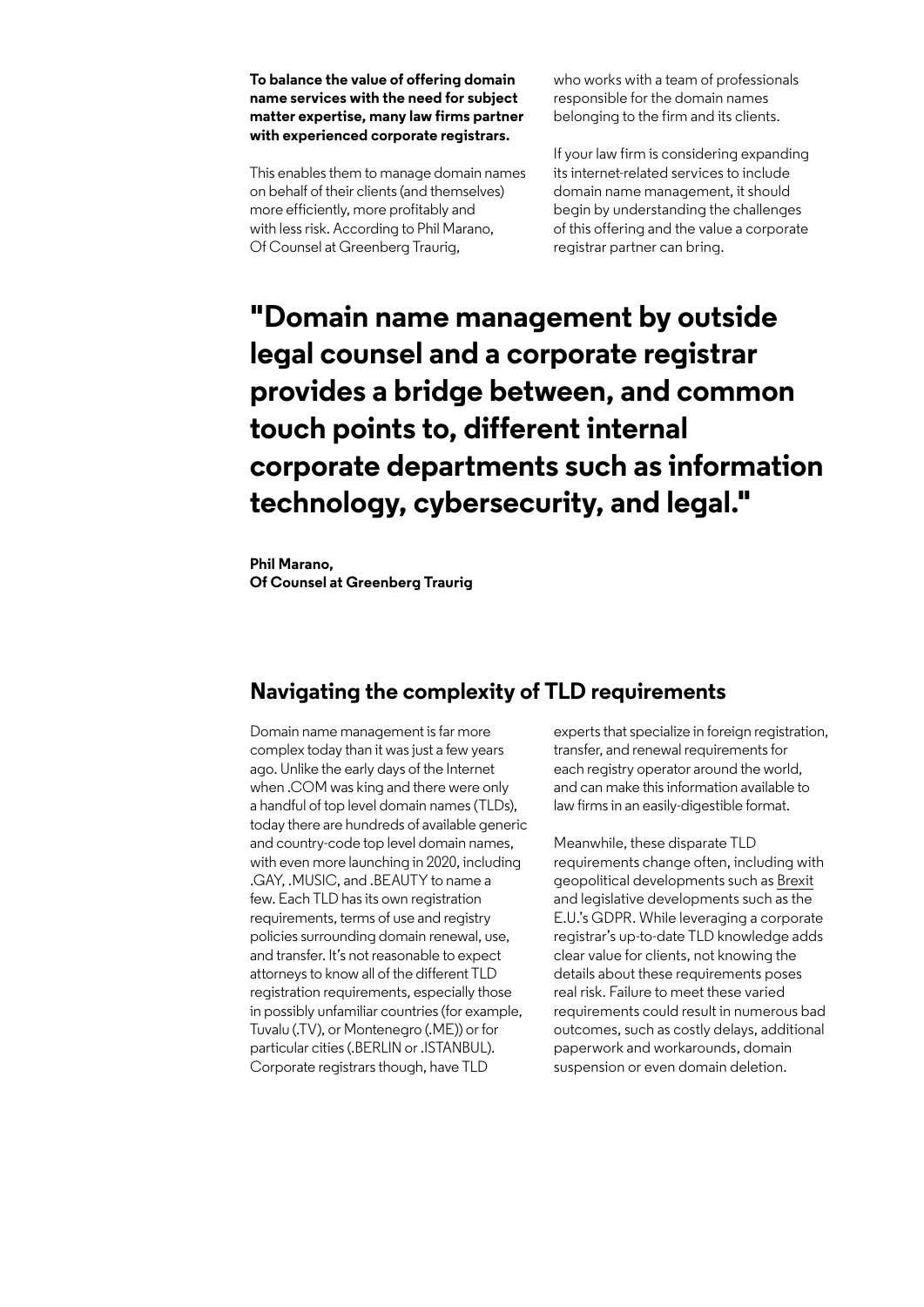## **Mitigating security risks**

For law firms extending into the domain management practice, protecting each client's domain name portfolio requires regular attention, particularly if the firm has clients whose domain names are frequently targets for malicious activity such as [DDOS](https://en.wikipedia.org/wiki/Denial-of-service_attack) attacks, domain name hijacking or cybersquatting. Increasingly, law firms themselves are the targets of such attacks. Unlike most 'retail registrars,' registrars specializing in managing corporate portfolios generally offer added security features such as [registry lock,](https://www.markmonitor.com/mmblog/protecting-your-domain-assets/) two factor authentication and [DNSSEC](https://www.icann.org/resources/pages/dnssec-what-is-it-why-important-2019-03-05-en), which can help law firms resist hijacking attempts on client domain portfolios, valuable domain names being stolen or lucrative websites brought down. For example, in 2015 the popular online sunglasses retailer, Shadesdaddy, had its [account hacked](https://shadesdaddyblog.com/shadesdaddy-com-domain-hijacked-hackers-china-redirecting-websites/)  [and its domain name stolen.](https://shadesdaddyblog.com/shadesdaddy-com-domain-hijacked-hackers-china-redirecting-websites/) Fortunately, SHADESDADDY.COM was successfully recovered. In more recent news, a leading [non-corporate registrar was breached](https://krebsonsecurity.com/2020/03/phish-of-godaddy-employee-jeopardized-escrow-com-among-others/) in March of 2020, leading to the hijacking of ESCROW.COM's online presence, along with a half-dozen other accounts.

Corporate registrars also generally have added layers of security to prevent unauthorized updates, transfers or deletions. Having a corporate registrar as a partner helps ensure the firm won't see their clients' account compromised and domain names redirected to other content. Finally, having an 'auto-renew' bias for domain name accounts at a corporate registrar is a convenient way for firms to back stop their own renewal and registration dockets, offering added peace of mind.

For clients of law firms who might want to be somewhat hands-on (for example allowing IT staff account access for technical changes), corporate registrars typically allow a great deal of granularity around account access rights.

This granularity could support attorney-only authorization to drop a non-renewing domain name (e.g. for a retired brand), while allowing clients' technical staff to make nameserver changes. Some corporate registrars even allow accounts to require multiple layers of approvals for enhanced security.

A significant percentage of all online enforcement actions can likely be entirely preempted by early involvement of corporate registrars – for example through strategic preemptive guidance and action with respect to defensive registrations, or the avoidance of any inadvertent domain expirations in the first place.

## **Gaining efficiency with a single corporate registrar: portfolio management**

When it comes to managing domain portfolios, law firms often find themselves managing client domain names with several different retail registrars based on their clients' history. These retail registrars (meaning those that sell domain names to individuals and not strictly to businesses), have a different consumer, different terms and conditions, and different deletion and redemption processes for expired domain names. Corporate registrars appreciate the importance of a company's online presence and offer a registrant portal with tools and reporting features built for the needs of companies. Consolidation of client domain portfolios under one corporate registrar makes management easier. Calling one experienced corporate Client Services Manager (CSM) to handle all aspects of your account is infinitely more convenient than tracking various ticket numbers across retail registrar support queues. Not to mention, having a dedicated CSM acting as an extension of the firm's client support team can reduce non-billable hours spent chasing support tickets, running custom reports, or waiting in a phone queue.